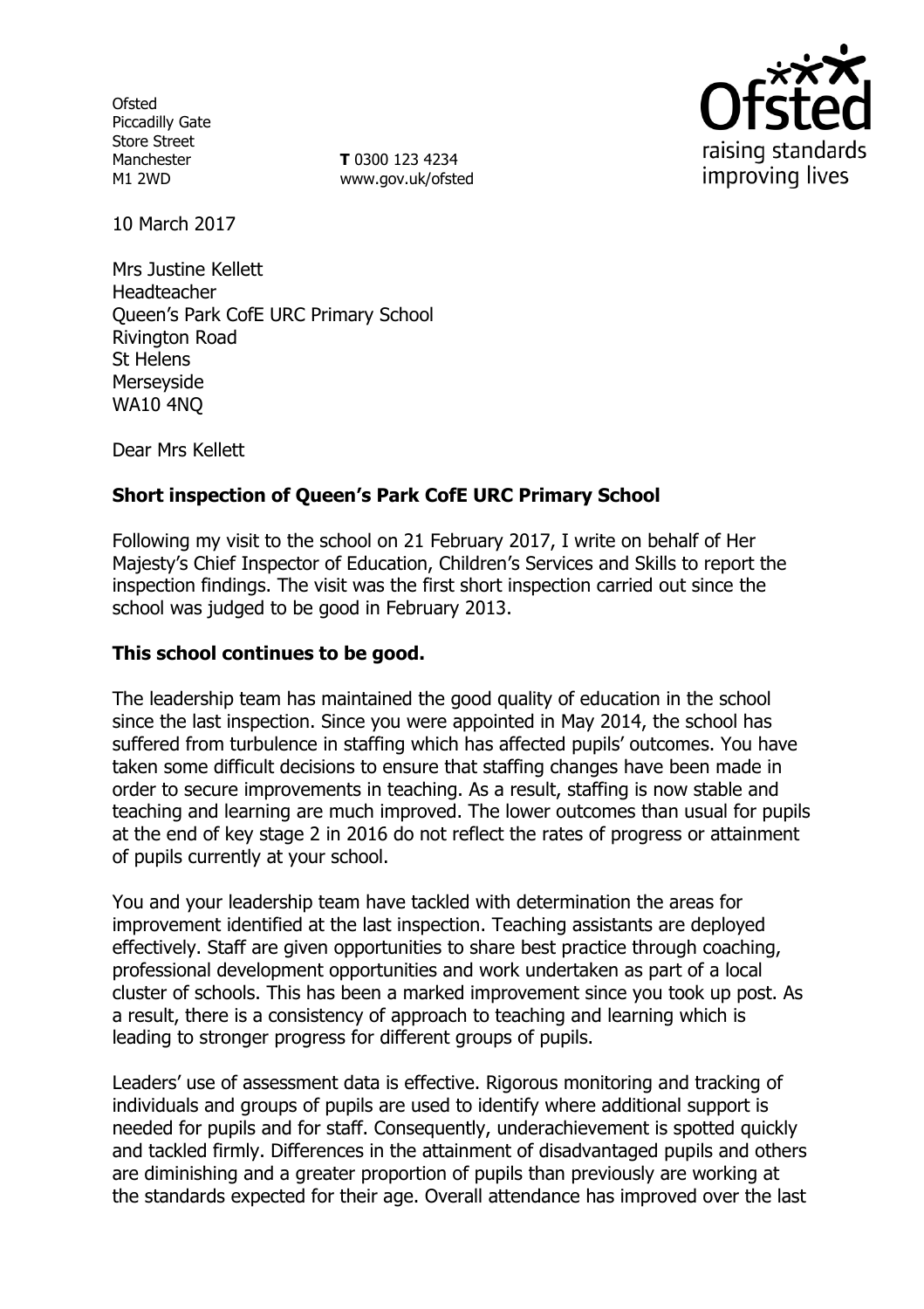

four years and current data shows that this improvement continues.

Pupils benefit from good teaching at all levels. Your staff use their good subject knowledge to ensure that teaching is matched well to pupils' needs. Consequently, most pupils currently in the school, including those who have special educational needs and/or disabilities, make good progress from their starting points. Pupils are attentive in lessons and behave well around school. They are polite and well-mannered and were happy to talk and to share their work with me. There is a consistent approach to behaviour from all adults, which pupils understand.

However, you are not complacent. Alongside the governors, you set clear priorities for development. You recognise the need to ensure that pupils make consistently good progress to further raise attainment at the end of key stage 2. You acknowledge that in order to achieve this, disadvantaged pupils in Years 3 and 4 need to make more rapid progress to catch up with their peers. You are determined to continue to improve attendance because, as you said, 'You can't improve outcomes if pupils are not in school.'

Governors have a wide variety of skills which they use both to support and challenge you and other leaders. They receive good-quality information from you, which means they have a firm grasp of the school's strengths and weaknesses. Parents are very supportive of the school. They speak of the progress that their children make and one said, 'It is a brilliant school that helps my children to grow, both academically and as a person.'

Pupils have opportunities to study a range of faiths, and understand that they should 'treat everybody the same'. Leaders promote British values well, and as a result pupils are prepared well for life in modern Britain.

#### **Safeguarding is effective.**

Safeguarding is part of all that the school does. Your governors ensure that all policies and procedures are in place, including checks on the suitability of teachers and governors to work with children. Training for staff is comprehensive and up to date. The safeguarding lead works closely with other agencies to ensure that pupils and families receive the support they need. He is tenacious in his approach. You show great determination to ensure that pupils are kept safe and any unknown absences are followed up swiftly. All safeguarding arrangements are fit for purpose and records are detailed and of a high quality.

Pupils are safe and are taught how to keep themselves safe, including while online. They appreciate what the school does to keep them safe when they are out of school.

## **Inspection findings**

 A key line of enquiry for this inspection was about the progress that lowerattaining pupils make in key stage 1. Lower-ability pupils are making rapid progress to catch up with their peers and a greater proportion of pupils in key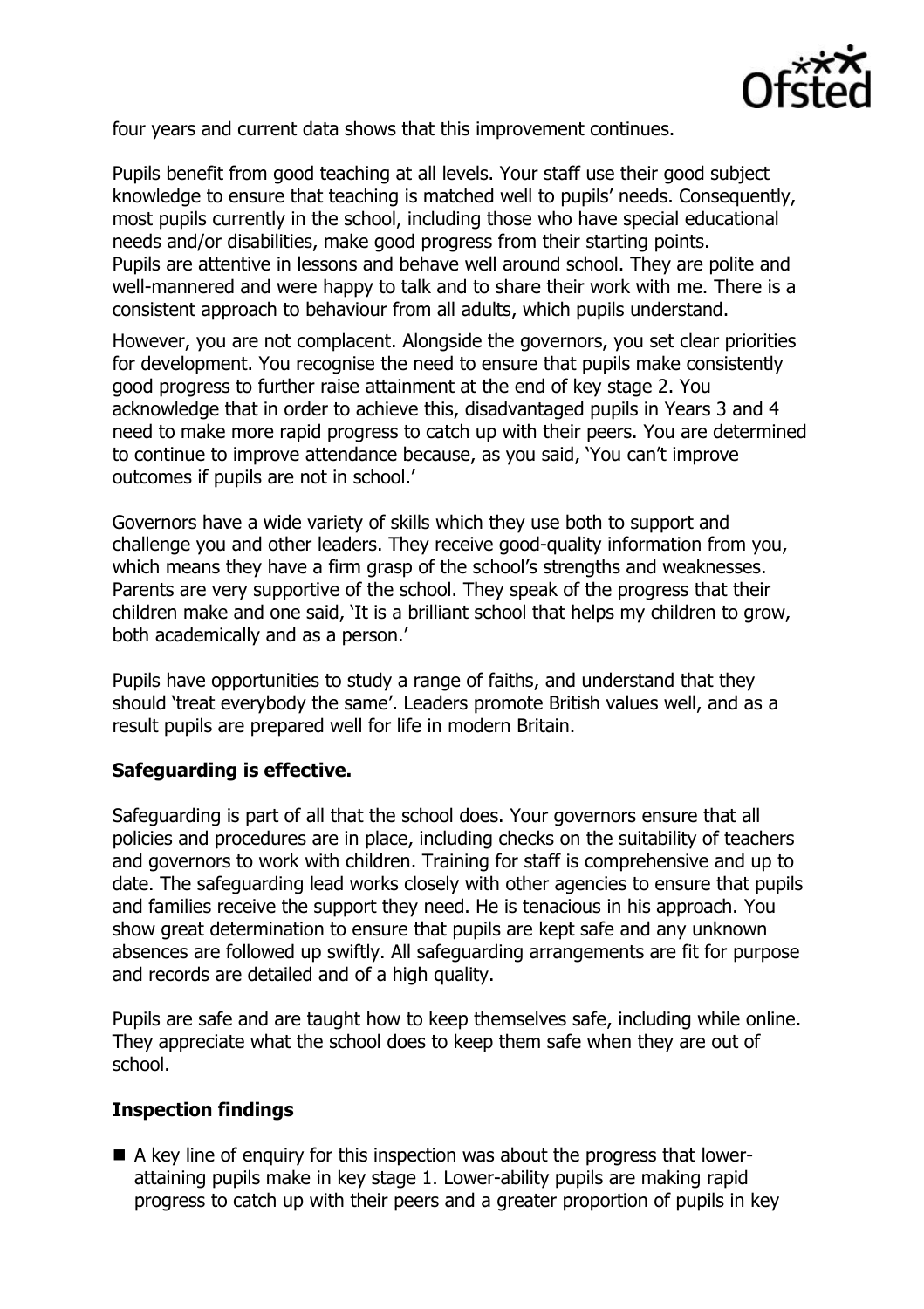

stage 1 are on track to reach the expected standard in reading, writing and mathematics than in 2016. An increasing proportion of pupils are on track to reach the higher standards.

- The improvement seen in recent years in phonics is evident in pupils' spelling in their independent writing at key stage 1. Evidence in books shows that additional support is having a positive impact on the progress of lower-attaining pupils.
- Some teaching in key stage 1 does not give pupils sufficient time to complete tasks in mathematics and, therefore, pupils sometimes do not see a problem through to the end.
- Another line of enquiry was focused on the progress that lower- and middleattaining pupils make in reading and mathematics during their time in key stage 2. Middle-ability pupils, including disadvantaged pupils, are making good progress in reading and mathematics. A greater proportion of middle-ability pupils are on track to reach the higher standards in reading and mathematics by the end of key stage 2.
- The new approach to teaching mathematics ensures high expectations. Teachers give lower-ability pupils additional support before mathematics lessons so that these pupils can keep up. Reasoning and investigation in mathematics are given a high priority. Pupils respond to the greater challenges that this presents with enthusiasm and enjoyment. As a result, they are developing a deeper understanding of mathematics. For example, in a Year 5 class pupils were challenged to find the smallest and largest numbers that would round to 26.8. Pupils were able to explain their thinking clearly, using the correct mathematical language. However, there are fewer pupils working at expected and higher standards in Year 3.
- In reading, lower-ability pupils, including disadvantaged pupils, are making good progress across key stage 2. This is as a result of the focus on consistent approaches and clear teaching strategies, which enable pupils to develop better comprehension skills. Teachers ensure that pupils are taught how to 'read beyond the text' in order to make inferences. The most able pupils, including the most able disadvantaged pupils, read fluently and with expression. Lower-ability pupils use their knowledge of phonics when needed to help them break down words. Pupils enjoy reading and have a variety of interesting books in school. They enjoy listening to their teacher read to them.
- You acknowledge that some of the disadvantaged pupils in Years 3 and 4 are not making the rapid progress necessary to catch up with their peers in mathematics and reading.
- Another line of enquiry was focused on the progress that children make in the Reception class. The majority of children start school with skills and abilities below those typical for their age. An increasing proportion reach a good level of development, and this is now almost in line with the national average. Your teachers provide a stimulating environment which provides ample opportunities for pupils to enjoy books and hear speech. This, along with adults' skilful questioning, enables children to develop good language skills. This was evident from the discussion one teacher had about a 'naughty bus' which had travelled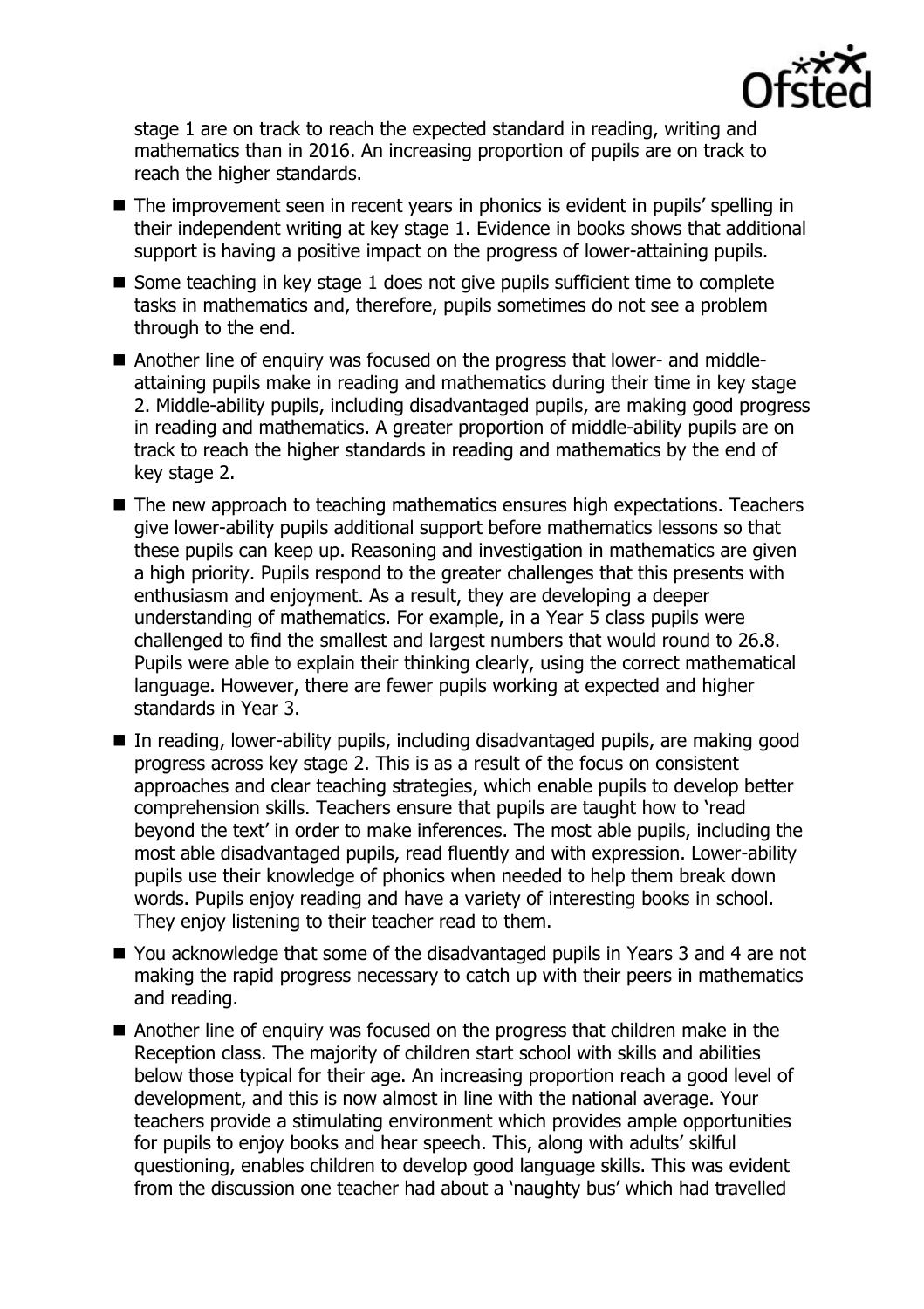

from London. The children discussed why he might have run away and what he might have seen on his journey. The classrooms are filled with writing and children are encouraged to write in all subjects of the curriculum.

- $\blacksquare$  Strong teaching contributes well to this progress in the early years. Teachers enthuse children and provide a wide range of experiences. As a result, children are attentive and behave well. Children in the early years get a good start to their education and are prepared well for the demands of Year 1.
- The attendance team works closely together to improve attendance and punctuality. Leaders have ensured that parents understand the importance of their children regularly attending school on time. Leaders promote the saying: 'Every day counts. Attend today, achieve tomorrow.' Support is offered to families to help with attendance issues, including nurture groups and morning activities to encourage pupils to attend. Leaders are not afraid to take action if things do not improve.
- Leaders recognise that there are still some groups of pupils who do not arrive at school on time. Changes have been made to the timetable to ensure that little learning time is lost for these pupils.
- Attendance figures, although below the national average, are showing a marked and sustained improvement. The actions taken by leaders have contributed to the continued increase in attendance and decrease in the number of pupils who are regularly absent. Nonetheless, the proportion of pupils who are persistently absent from school remains above the national average.

## **Next steps for the school**

Leaders and those responsible for governance should improve the effectiveness of their strategies to raise achievement in key stage 2, so that:

- the rate of progress for disadvantaged pupils in lower key stage 2 accelerates
- **n** more pupils are helped to work at a high standard, particularly in mathematics
- attendance rises for the small number of pupils who do not come to school regularly enough.

I am copying this letter to the chair of the governing body, the director of education for the Diocese of Liverpool, the regional schools commissioner and the director of children's services for St Helens. This letter will be published on the Ofsted website.

Yours sincerely

Tanya Hughes **Her Majesty's Inspector**

## **Information about the inspection**